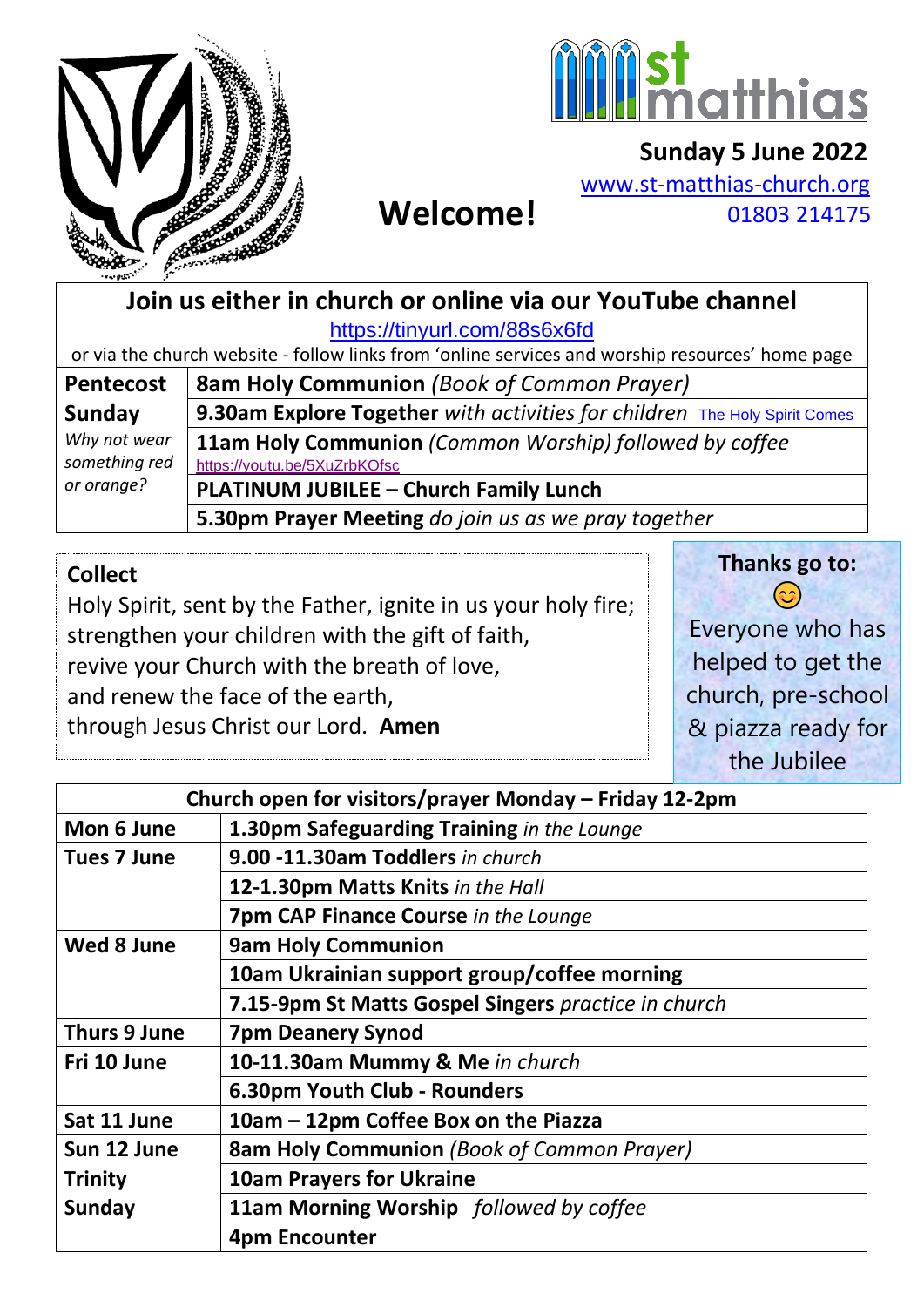# *Readings for Today*

#### **Acts 2:1-21**

When the day of Pentecost came, they were all together in one place. **<sup>2</sup>** Suddenly a sound like the blowing of a violent wind came from heaven and filled the whole house where they were sitting. **<sup>3</sup>** They saw what seemed to be tongues of fire that separated and came to rest on each of them. **<sup>4</sup>** All of them were filled with the Holy Spirit and began to speak in other tongues as the Spirit enabled them.

**<sup>5</sup>**Now there were staying in Jerusalem God-fearing Jews from every nation under heaven. **<sup>6</sup>**When they heard this sound, a crowd came together in bewilderment, because each one heard their own language being spoken. **<sup>7</sup>**Utterly amazed, they asked: 'Aren't all these who are speaking Galileans? **<sup>8</sup>** Then how is it that each of us hears them in our native language? **<sup>9</sup>** Parthians, Medes and Elamites; residents of Mesopotamia, Judea and Cappadocia, Pontus and Asia, **<sup>10</sup>** Phrygia and Pamphylia, Egypt and the parts of Libya near Cyrene; visitors from Rome **<sup>11</sup>** (both Jews and converts to Judaism); Cretans and Arabs – we hear them declaring the wonders of God in our own tongues!' **<sup>12</sup>**Amazed and perplexed, they asked one another, 'What does this mean?' **<sup>13</sup>** Some, however, made fun of them and said, 'They have had too much wine.'

**<sup>14</sup>** Then Peter stood up with the Eleven, raised his voice and addressed the crowd: 'Fellow Jews and all of you who live in Jerusalem, let me explain this to you; listen carefully to what I say. **<sup>15</sup>** These people are not drunk, as you suppose. It's only nine in the morning! **<sup>16</sup>**No, this is what was spoken by the prophet Joel:

**<sup>17</sup>** '"In the last days, God says, I will pour out my Spirit on all people.

Your sons and daughters will prophesy, your young men will see visions,

- your old men will dream dreams.
- **<sup>18</sup>** Even on my servants, both men and women,
	- I will pour out my Spirit in those days, and they will prophesy.
- **<sup>19</sup>** I will show wonders in the heavens above and signs on the earth below, blood and fire and billows of smoke.
- **<sup>20</sup>** The sun will be turned to darkness and the moon to blood before the coming of the great and glorious day of the Lord.
- **<sup>21</sup>** And everyone who calls on the name of the Lord will be saved."

#### **John 14: 15-17, 25-27**

**<sup>15</sup>** 'If you love me, keep my commands. **<sup>16</sup>** And I will ask the Father, and he will give you another advocate to help you and be with you for ever – **<sup>17</sup>** the Spirit of truth. The world cannot accept him, because it neither sees him nor knows him. But you know him, for he lives with you and will be in you.

**<sup>25</sup>** 'All this I have spoken while still with you. **<sup>26</sup>** But the Advocate, the Holy Spirit, whom the Father will send in my name, will teach you all things and will remind you of everything I have said to you. **<sup>27</sup>** Peace I leave with you; my peace I give you. I do not give to you as the world gives. Do not let your hearts be troubled and do not be afraid.

**To contact the church: Office:** Pere Snow 01803 214175 **Rector**: John Beckett 01803 293119 [jandrbeckett@outlook.com](mailto:jandrbeckett@outlook.com) **Associate Minister:** Paul Barton 07807 636470 [revpaulbarton@gmail.com](mailto:revpaulbarton@gmail.com) **Curate:** Pete Norris 07926 833056 [pete@st-matthias-church.org](mailto:pete@st-matthias-church.org)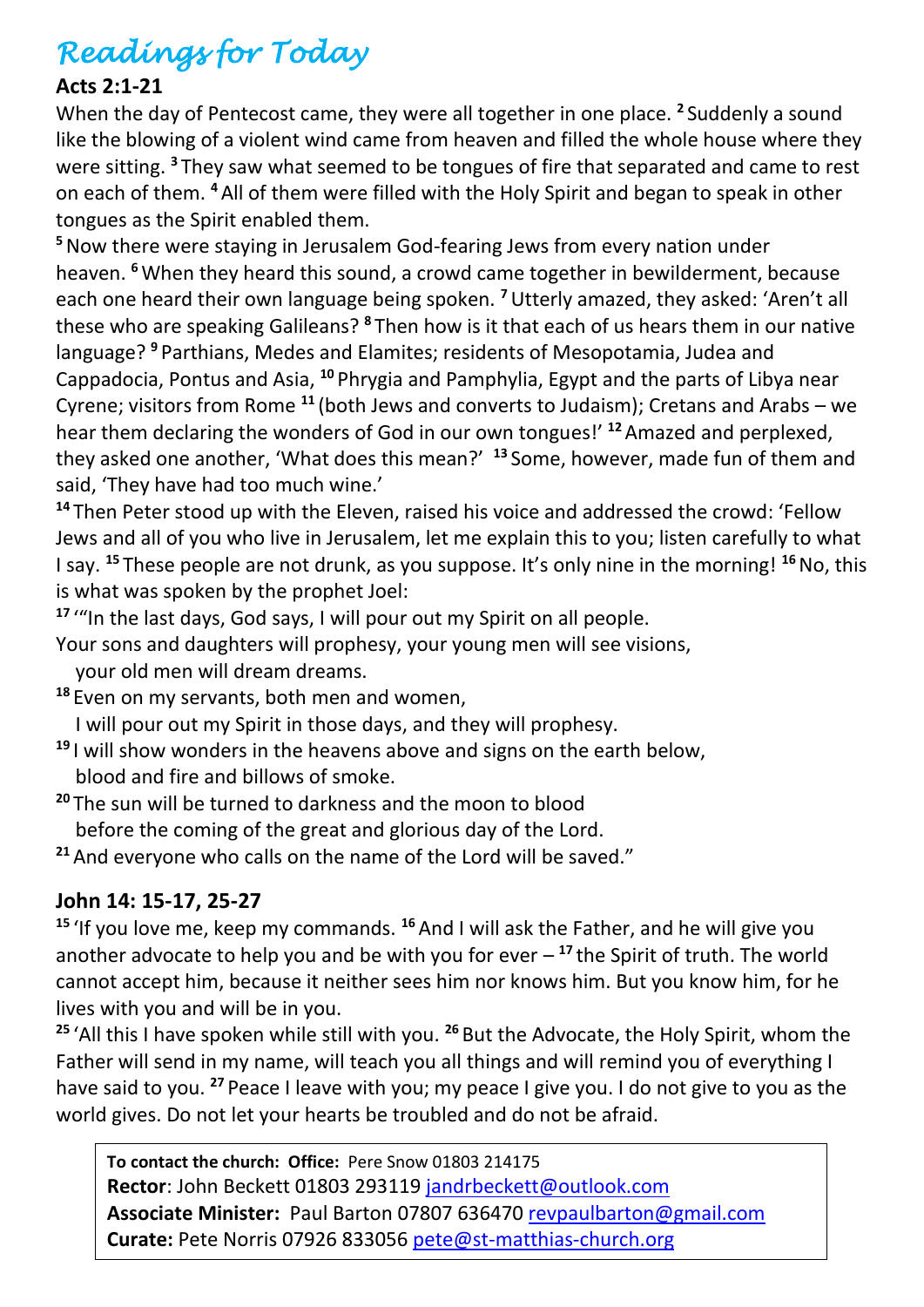# *What's on this week?*

**MON Safeguarding training sessions for anyone working with adults** *eg part of the Open Church team or one of the welcomers or prayer ministry team or home group leaders.*Basic Awareness and Foundation Course on **Mon 6 June 1.30pm** in the lounge. The presentation from Sue Davies (safeguarding rep) will take about two hours. (Training for those working with children to follow.) Please email Sue Davies if you are able to attend on [safeguardingstmatthias@gmail.com](mailto:safeguardingstmatthias@gmail.com)

**TUES CAP money course at St Matthias** – we're running a free CAP money course to help us think about how to spend, save and budget more wisely. If you would like to come along please email [talktous@st-matthias-church.org](mailto:talktous@st-matthias-church.org) or call the office on 214175. It'll be in the Lounge on 7, 14, 21 June from 7-9pm.

christians against poverty

## **TUES Street Pastors Celebration evening** Tues 7 June 6.30 –

9pm, Upton Vale Church, pizza and refreshments, all welcome - current and past street pastors, family and friends and those interested in the work. It will be great to see you.

# *Other News*

**Messy Church** Saturday 18th (3.30pm) or Tuesday 21st June (3.15pm). Fun, craft, worship and supper is included for all! Contact Lena to book (for catering numbers) [stmattscw@st-matthias-church.org](mailto:stmattscw@st-matthias-church.org) or 01803 295268. Looking forward to seeing all our Messy families!

**A message from Linda Townsend** – thank you to everyone for their kind cards, messages and flowers following her recent accident.

Read **Nicci Maxwell's** latest Link Letter here [Nicci Maxwell Latest Link Letter May 2022](https://d3hgrlq6yacptf.cloudfront.net/5f107d5e319c5/content/pages/documents/cms-link-letter-maxwell-may-2022.pdf)

# *Prayer* **Suggestions for our Praise and Prayer**

- **Sun.** Praise God for the Holy Spirit and pray He falls upon our Church
- **Mon.** Thank God for our Queen and pray that she enjoyed her Jubilee

**Tue.** Nicci Maxwell - that she may be well and back in Uganda (see her newsletter for much more information)

- **Wed.** Pray for all who worked so hard to help the Jubilee Celebrations
- **Thu.** For all those Ill, bereaved or waiting for treatment
- **Fri.** Pray for our Leadership Team and all they do for us
- **Sat.** For peace in our world, especially in Ukraine
- **Sun.** Pray that we may know about God, Father, Son and Holy Spirit